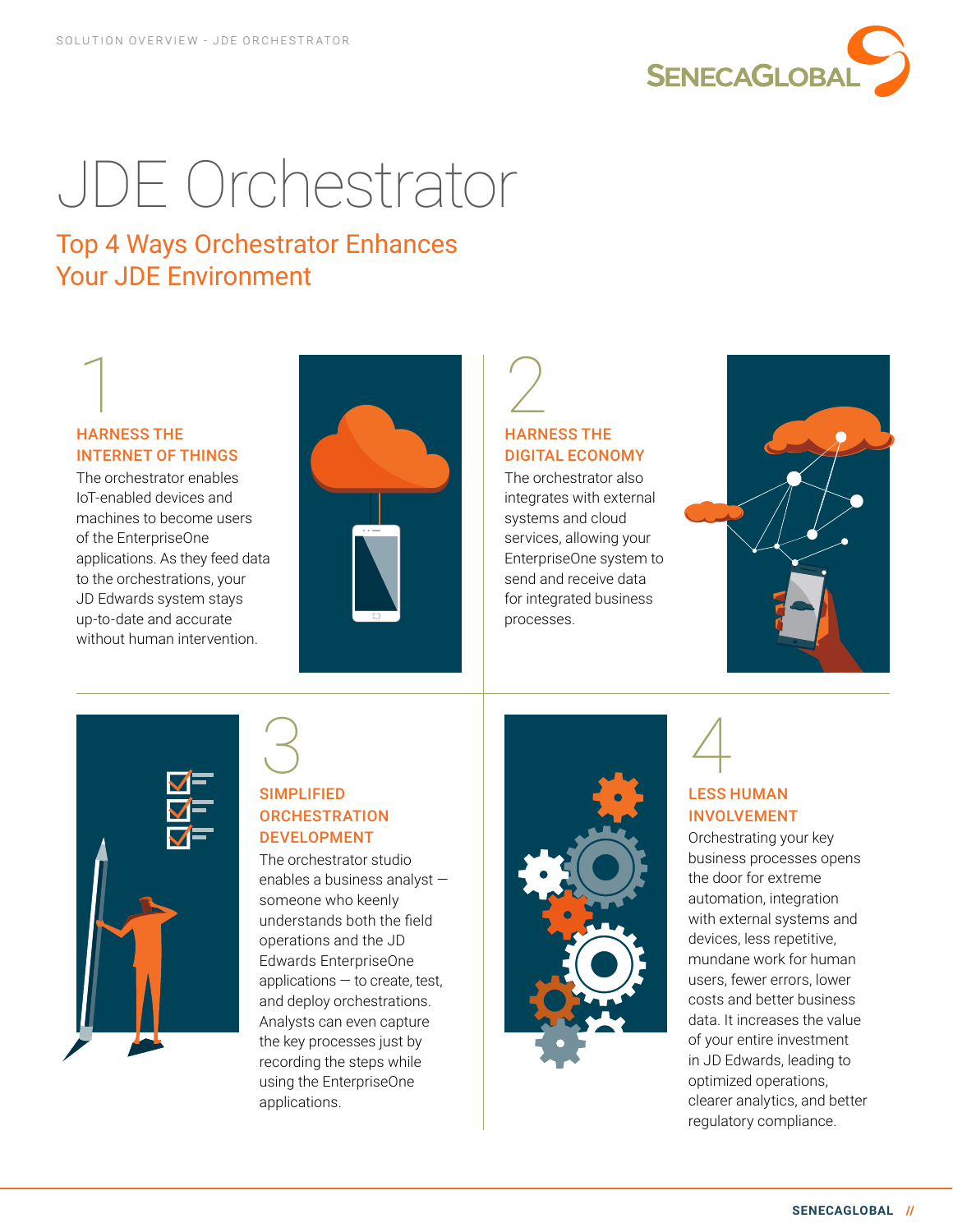

## Orchestrator Architecture:

- AIS server
- Orchestrator studio
- Oracle WebLogic server w/ADF runtime
- Oracle WebLogic server instance (for AIS)
- E1 tools release of 9.2.3 or greater



## Orchestrator Introduction:

JD Edwards Orchestrations are a series of defined steps taken in order to automate a business process.

They provide a RESTful JSON web API that can be used by IoT devices, web applications, mobile applications, integration processes, and even within JDE development (starting with tools 9.2.3, we can call orchestrations from business function B98ORCH).

This tool builds on top of the AIS layer of JDE and simplifies many key features of AIS.

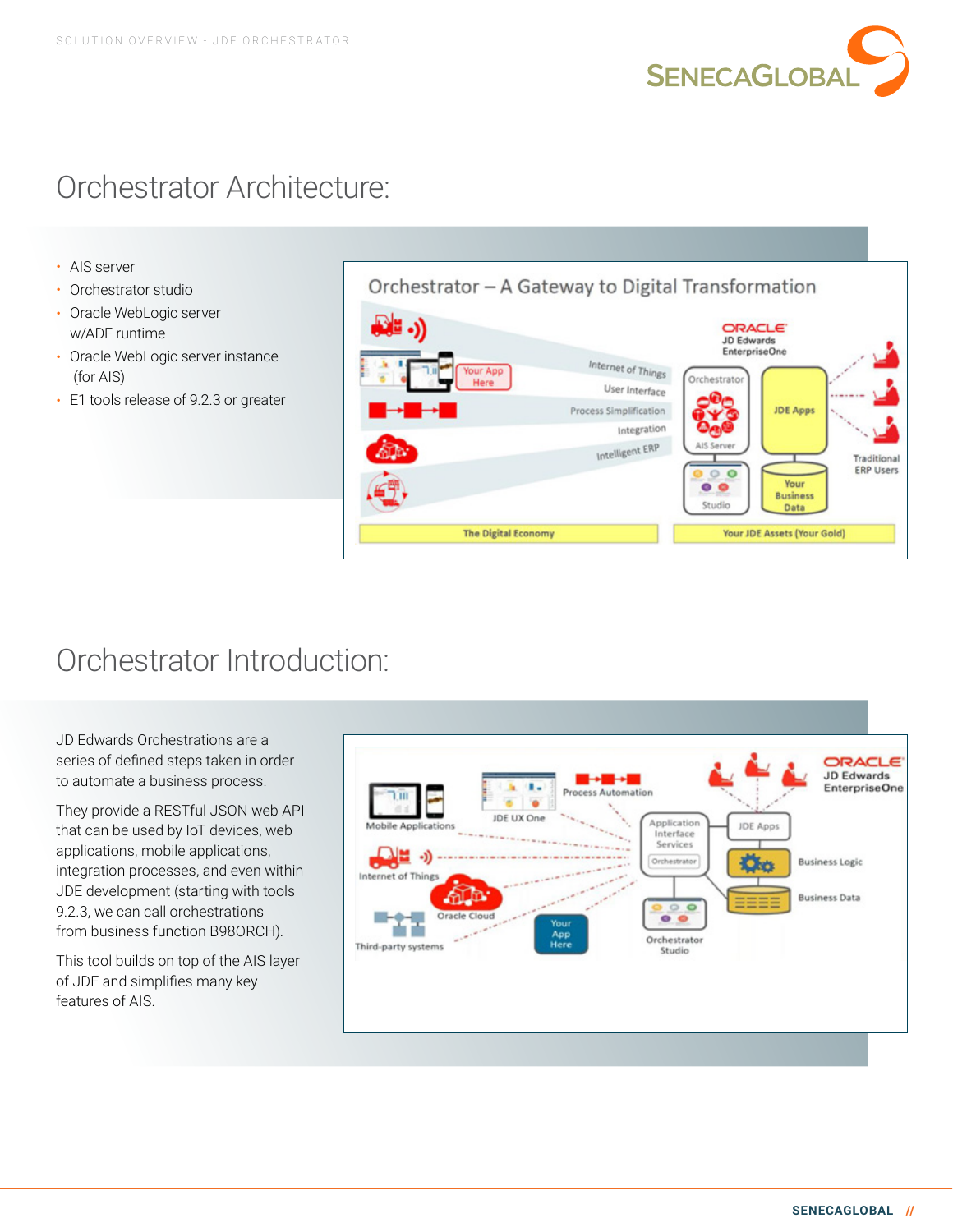

## Test Case 1 Create New Sales Order or Change Lines



We start by building an orchestration to create a new sales order, or if it already exists add a line to an existing sales order into JDE.

The orchestration receives the following inputs:

- Sold to
- Ship to
- 2nd item number
- Quantity
- Line number
- Customer PO number

JD Edwards Orchestrations are a series of defined steps taken in order to automate a business process.

They provide a RESTful JSON web API that can be used by IoT devices, web applications, mobile applications, integration processes, and even within JDE development (starting with tools 9.2.3, we can call orchestrations from business function B98ORCH).

This tool builds on top of the AIS layer of JDE and simplifies many key features of AIS.